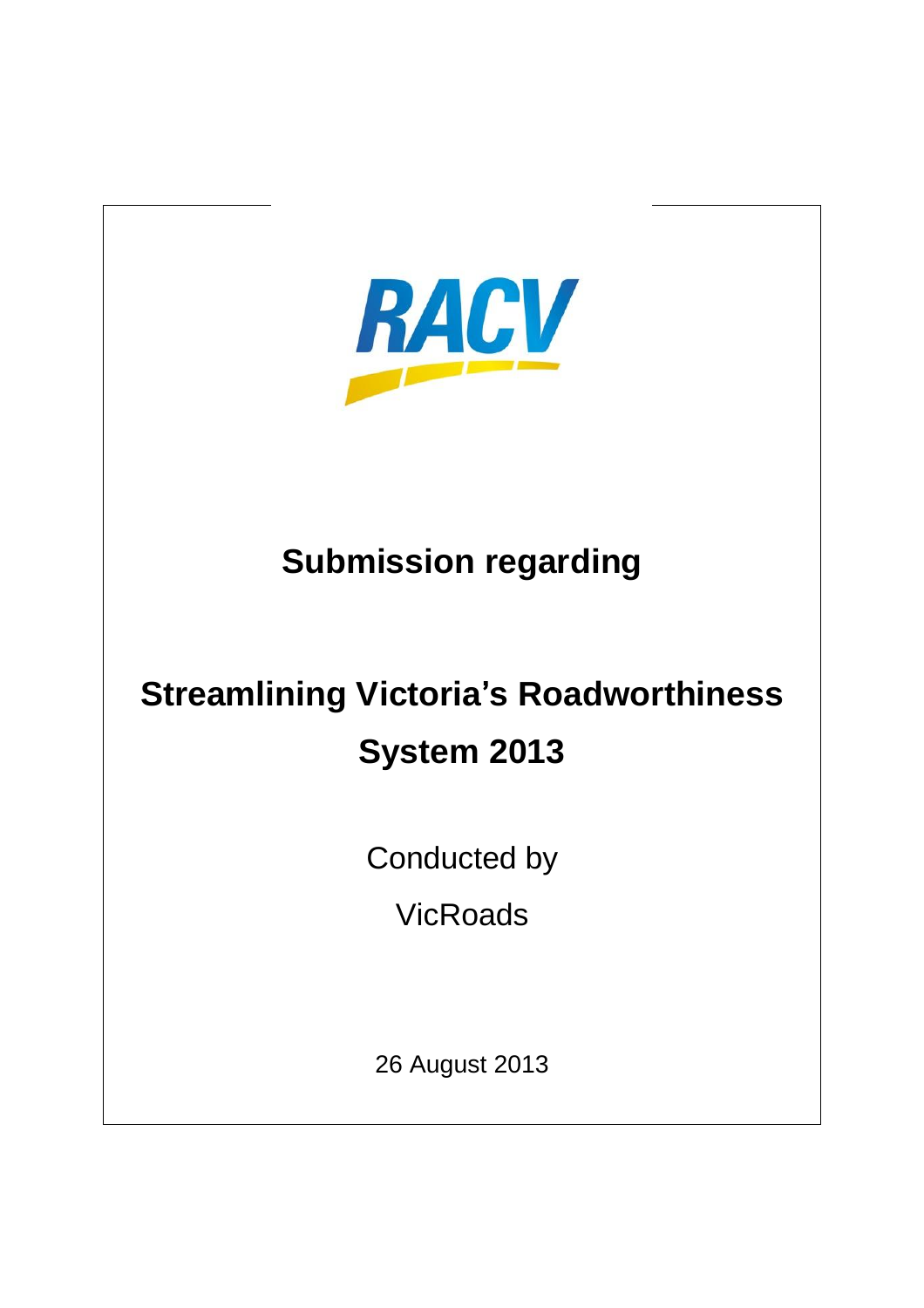RACV has reviewed the three options proposed in the consultation paper and takes the following view on each.

Option 1. *Remove the requirement for vehicles less than three years of age to present a roadworthiness certificate on transfer of ownership.*

RACV recognises that three years represents a typical period for which many new vehicles will be kept by its first owner or operator. This length of ownership coincides with and is influenced by this being the most common warranty period offered by manufacturers. During the warranty period vehicles are typically regularly maintained by owners looking to enhance the resale value of their vehicle. The recent widespread practice by manufacturers of offering capped price servicing has also increased this trend.

RACV believes that since the first change of ownership on private vehicles often takes place on or about the three year milestone the proposed exemption is unlikely in practice to make much difference to the current situation. One possibly detrimental outcome may come about as a result of the first owner selling the car slightly before the three year expiry period to a second owner who may keep the vehicle for a considerable time thereafter. Throughout this period the vehicle will not have been subject to a roadworthy.

Another concern is that whilst the average passenger vehicle in Victoria travels approximately 13,200 km per annum there is a proportion of the fleet that travels significantly more. This potentially exposes a risk that consumable items on these vehicles such as tyres and brakes may be significantly degraded prior to the three year limit. If the vehicle is sold before three years, there will be no checks on such items.

RACV in principle supports the proposal to remove the requirement for a vehicle under three years old to undergo a roadworthy test on transfer. However we suggest a limitation on the vehicle kilometres in addition to the three year age limit. This is a similar practice to that applied by many manufacturers in setting the limits of vehicle warranties.

RACV believes that the kilometre limit should be no greater than 60,000km. This represents an upper limit which one could reasonably expect a set of tyres to last and a yearly travelling distance considerably higher than average. RACV further believes that application of a simplified test to vehicles under three years of age that have travelled more than 60,000km would be appropriate.

Option 2. *Remove the requirement for vehicles less than three years of age to present a roadworthiness certificate on transfer of ownership and develop a shorter roadworthiness test to reduce the costs involved.*

As per option 1, RACV supports in principle the proposal to remove the requirement for vehicles less than three years of age to present a roadworthiness certificate on transfer of ownership. Again the proviso would be that the distance travelled by the vehicle was no greater than 60,000km.

RACV believe it is reasonable that vehicles that have travelled more than 60,000km but are under three years of age could be subject to a simplified roadworthy test predominately looking at items such as tyres, brakes and steering. This acknowledges the fact that such vehicles are still likely to be well maintained and covered by warranty but may have increased exposure to wear on consumable items like tyres and brake components that would go undetected without a mileage limit.